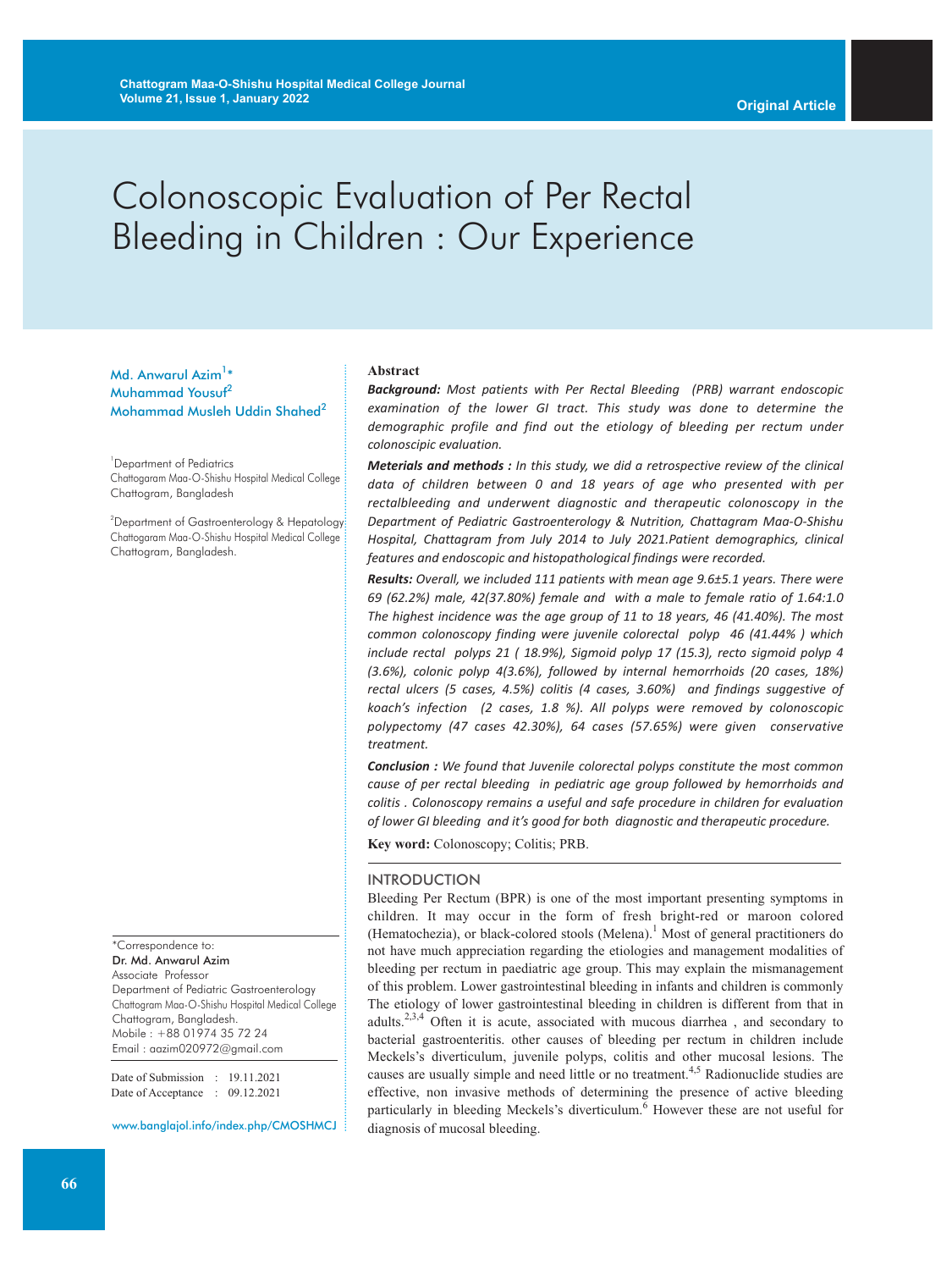Chronic cases of minor lower gastrointestinal bleeding produces significant anemia sometimes require blood transfusion . Accordingly, detection and localization of the etiology is an important part in the management of these children. A carefully taken history, proper and complete exam of the perianal region, digital per rectum exam and general stool exam can find out the most common causes of this problem.<sup>7,8</sup> Most patients with chronic lower GI bleeding warrant endoscopic examination of the lower GI tract for diagnosis and management. Colonoscopy by direct visualization of the mucosa, is a more effective diagnostic procedure. it is a very sensitive method for the detection of disease of the colon. and is being used in pediatric patients.<sup>9,10,11</sup> Colonoscopy is the investigation of choice in children with prolonged rectal bleeding.<sup>12</sup> This study was done to determine the demographic profile and find out the etiology of bleeding per rectum under colonoscipic evaluation.

#### MATERIALS AND METHODS

One hundred twenty patient were enrolled for colonoscopy 8 patient were excluded due to systemic disease, inadequate bowel preparation. Total 111 patients data were recorded.In this study, we did a retrospective review of children between 0 and 18 years of age who presented with per rectal bleeding and underwent diagnostic and therapeutic colonoscopy in the Department of Pediatric Gastroenterology & Nutrition, Chattogram Maa-O-Shishu Hospital, Chattogram. Most children were referred from the Department of Pediatrics while some children presented directly to our Outpatient Department. This study was conducted between July 2014 to July 2021. Informed consent was taken from all enrolled patients. All colonoscopies were performed by senior gastroenterologist after single dose of 2 liters preparation with polyethylene glycol. In case of inadequate bowel preparation, colonoscopy was rescheduled for next day after repeat preparation colonoscopy was done under sedation with pethidine (2mg/kg intravenously, Maximum 50mg) and diazepam (1mg/kg intravenously, Maximum 10mg). Monitoring was done with pulse oximeter during colonoscopy and the resuscitation kit was kept at bed side. Biopsies were taken under direct colonoscopic visualization and fixed in phosphate buffered formalin. All slides were reviewed by an experienced pathologist and results were recorded. Patient demographics, clinical features and endoscopic and histopathological findings were recorded. Patients were categorized as infant (0-1years) toddler (2–5 years), school going children (6– 10 years), and adolescents (11–18 years). Categorical variables were expressed as percentages while continuous variables were expressed as mean and standard deviation.

#### RESULTS

Of the total 111 patients reviewed, 42(37.80%) were female and 69 (62.2%) were male, with a male to female ratio of 1.64:1.0 [Table I]. The mean age of the patients was 9.6±5.1 years.The highest incidence was between the ages of 11 to 18 years 46 (41.40%) [Table II]. The presenting symptoms were hematochezia (Passage of bright red blood per rectum) in 20 (18%), bloody diarrhea (Containing fresh and altered dark blood mixed with stool) in 5 (8.77%), and positive occult blood test in 2 patients (3.50%) [Table II]. The most common accompanying symptom was constipation in 24 (21.62%), abdominal pain in 22 (19.81%), fever in 5 (4.50%) and weight loss in 10 (9%) patients [Table III].

Of all polyps found, 46(41.44%) [Table III] the largest number of all, were located in rectum 21 (18.9%), 17 (15.3%) were in sigmoid colon, 4 (3.6%) in recto-sigmoid, 4(3.6%) in colonic polyp followed by internal hemorrhoids (20 cases, 18%), rectal ulcers (5 cases, 4.5%);findings suggestive of colitis (4 cases, 3.60%) and findings suggestive of koach's infection (2 cases, 1.8 %).

The most common histopathological finding [Table V] was juvenile colorectal polyps (40 cases, 36 %) followed by solitary rectal ulcer (5 cases, 4.5%), caseating granulomatous inflammation with positive staining for Acid Fast Bacilli (AFB) suggestive of tuberculosis (2 cases, 1.8%) and Polyposis coli (1 case, 0.9%). Patients with polyps had presented with painless, bright red rectal bleeding with normal stool frequency and consistency.

All polyps were removed by colonoscopic polypectomy [Figure 1] 47 cases (42.30%) and subjected to histopathological examination. Histological examination of polyps revealed juvenile type 45 (40.45%) [Table V] in most patients. Children with hemorrhoids and solitary rectal ulcer had a history of associated constipation and straining during defecation. These children were managed conservatively, Total 61 cases (55%) given conservative treatment .

**Table I** Sex distribution of study group

| <b>Sex</b> | Number $(\% )$ | <b>M:F</b> ratio | Age<br>$Mean+/-SD$ |
|------------|----------------|------------------|--------------------|
| Male       | $69(62.2\%)$   |                  | $9.68 + (-5.15)$   |
| Female     | $42(37.8\%)$   | 1.62:1.00        |                    |
| Total      | 111(100)       |                  |                    |

**Table II** Age group breakup of the study patients

| Age group<br>(Years) | Number $(\% )$ | <b>Number of</b><br>Male $(\% )$ | <b>Number</b> of<br>Female $(\% )$ |
|----------------------|----------------|----------------------------------|------------------------------------|
| $0-1$                | 1(0.9)         | $1(100\%)$                       | 0(0)                               |
| $2 - 5$              | 27(24.3)       | 19 (70.37%)                      | 8(2.16)                            |
| $6-10$               | 37(33.3)       | 21 (56.75)                       | 16 (43.24)                         |
| 11-18                | 46(41.4)       | 27 (58.69)                       | 19(41.30)                          |
| Total                | 111 (100)      | 68 (61.26)                       | 43(38.73)                          |

**Table III** Clinical feature of study group

| <b>Clinical Presentation</b> | Number $(\%), n=111$ |
|------------------------------|----------------------|
| Hematochezia                 | 20(18%)              |
| Bloody diarrhea              | 5(8.77%)             |
| Constipation                 | 24(21.62%)           |
| Abdominal pain               | $22(19.8\%)$         |
| Fever                        | $5(4.50\%)$          |
| Weight loss                  | $10(19\%)$           |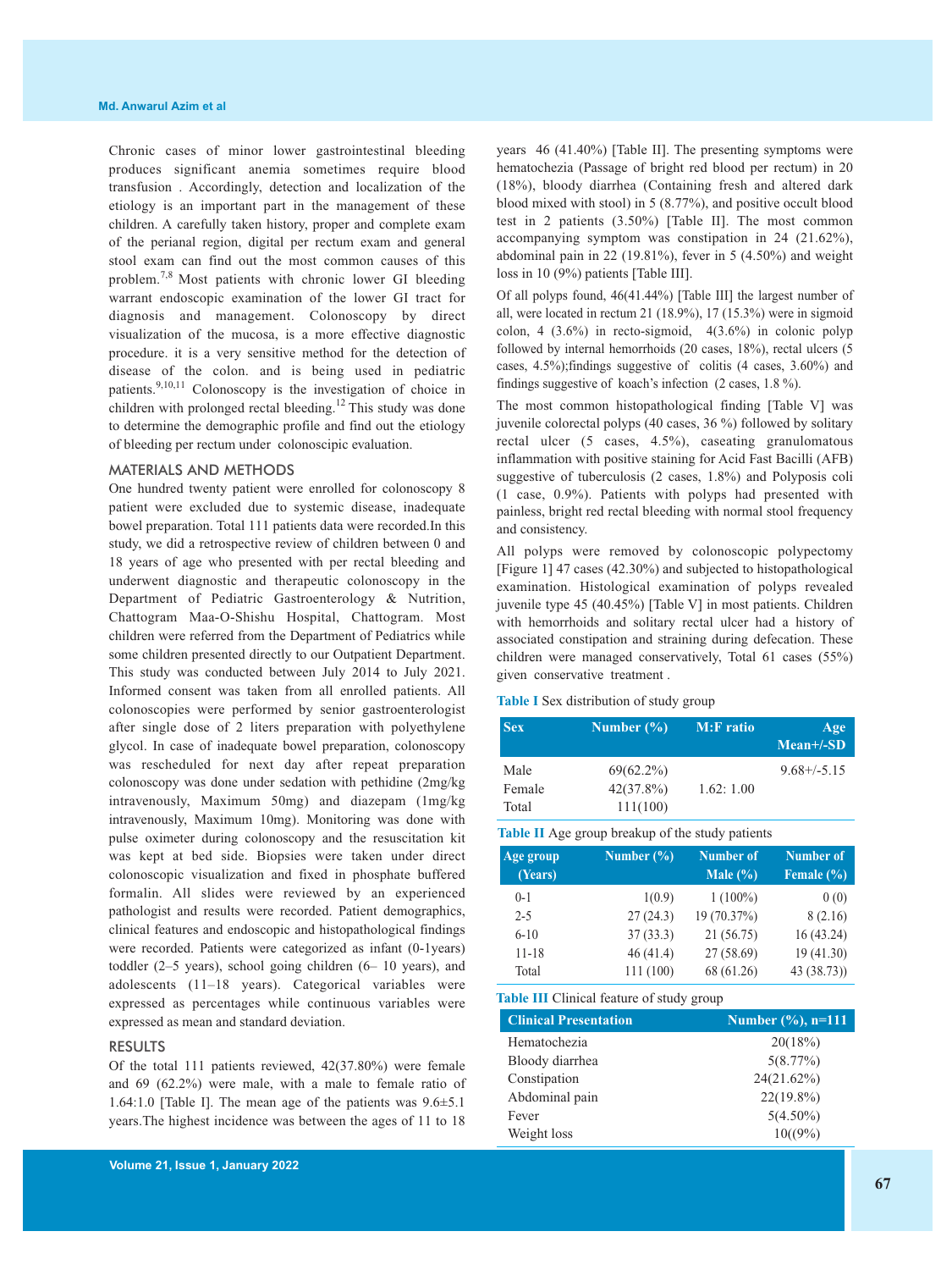| <b>Colonoscopic Finding</b> |                         | Number $(\% )$ |
|-----------------------------|-------------------------|----------------|
|                             | Normal                  | 15(13.5)       |
| Colorectal Polyp            |                         |                |
| 46 (41.44%)                 | Rectal Polyp            | 21 (18.9)      |
|                             | Sigmoid Polyp           | 17(15.3)       |
|                             | Rectosigmoid Polyp      | 4(3.6)         |
|                             | Colonic Polyp           | 4(3.6)         |
| Colitis                     |                         |                |
| 15 (13.51%)                 | Proctitis               | 7(6.3)         |
|                             | Proctosigmoiditis       | 3(2.7)         |
|                             | <b>Ileocolitis</b>      | 2(1.8)         |
|                             | Infectious colitis      | 2(1.8)         |
|                             | Hemorrhagic colitis     | 1(0.9)         |
| I.H                         |                         |                |
| 20 (18%)                    | Internal hemorrhoids    | 20(18)         |
| Others                      |                         |                |
| 15(13.51)                   | Polyposis coli          | 1(0.9)         |
|                             | Ulcerative growth       | 2(1.8)         |
|                             | Anal fissure            | 2(1.8)         |
|                             | Thread worm infestation | 1(0.9)         |
|                             | Koach infection         | 2(1.8)         |
|                             | Rectal ulcer            | $5(4.5\%)$     |
|                             | Carcinoma colon         | 1(0.9)         |
|                             | Rectal prolapse         | 1(0.9)         |
|                             | Total                   | 111 (100)      |

**Table IV** Disease profile of colonoscopic finding

**Table V** Disease profile of Histopathological finding

| <b>Histopathological finding</b> |                      |  |
|----------------------------------|----------------------|--|
| <b>Etiology</b>                  | Number $(\%), n=111$ |  |
| Juvenile polyp                   | 45(40.45%)           |  |
| Rectal ulcer                     | 5(8.77)              |  |
| TB caseating granulomatous       | $2(1.8\%)$           |  |
| Ca colon                         | $1(0.9\%)$           |  |



**Figure 1** Common causes of per rectal bleeding

#### **DISCUSSION**

Colonoscopy has become a safe and effective diagnostic procedure that is widely used in children suffering from suspected colonic disorder.<sup>12</sup> Except for therapeutic

polypectomy, colonoscopy is primarily a diagnostic procedure.Bleeding per rectum is one of the most common indications for colonoscopy in infant and children.<sup>13</sup>

This study evaluated the clinical records of 111 children to understand the clinical and etiological patterns of lower GI bleeding in children. Of the total 111 patients reviewed, 69 (62.2%) were male, 42 (37.80%) were female and with male to female ratio of 1.64:1.0 . The mean age of the patients was 9.6±5.1 years.The highest incidence was the age group of 11 to 18 years ,46 (41.40%) Study done by Bhadauria et al where the male to female ratio was 2.16:1, and the most common age group was 5–10 years. <sup>14</sup> In our study among children between the ages of 0 and 18 years, juvenile colorectal polyp was the most common cause of bleeding 46 (41.44 %) among them rectosigmoid polyp 42 (91.30%) is the commonest cause. Two studies conducted in Pakistan among children with lower GI bleeding have reported colorectal polyps is the most common cause of rectal bleeding in children. 15,16 Another study from Iran reported polyp of sigmoid colon as the most common colonoscopy finding among children complaining of bleeding per rectum but our study rectal polyps 21 ( 18.9%), is the common colonoscopy finding. In a retrospective review of children under 15 years of age with chronic lower GI bleeding, juvenile colorectal polyps constituted 75% of the cases, of which 88% were solitary and in rectosigmoid region.<sup>1</sup> In our study, all polyps were in the rectosigmoid region and solitary except 4 (8.6%)which was in colonic region. All polyps were removed successfully by colonoscopic snare polypectomy. In a study of colorectal polyp in children, 97% of polyps were localized in the rectum or sigmoid colon and 96.2% were histologically juvenile polyps.<sup>18</sup> The author suggested that outcome after endoscopic polypectomy is generally good. In an Indian study of 236 children with colorectal polyps, 93% of the polyps were juvenile and 85% were rectosigmoid in location.<sup>19</sup> However in comparison to our study where all polyps were solitary, in this study, solitary polyps were seen in 76%, multiple polyps in 16.5% and juvenile polyposis in 7% of the children. A significant number of cases of polyps were multiple and proximally located, which emphasizes the need for total colonoscopy in all cases. Colonoscopic polypectomy was done for all juvenile polyps because of their neoplastic potential and was effective even in juvenile polyposis.<sup>19</sup> Surveillance colonoscopy was required in juvenile polyposis only. <sup>19</sup> our study one juvenile polyposis coli seen which was advice for follow up colonoscopy. Other causes of chronic lower GI bleeding among children in our study included hemorrhoids 20 (18%) solitary rectal ulcer 5(4.5%) proctosigmoiditis 3(2.7%) Ileocolitis 2 (1.8%) infectious colitis 2 (1.8%) anal fissure 2 (1.8%) ulcerative growth 2 (1.8%) haemorrhagic colitis 1(0.9%) Tread worm infestation 1(0.9%), koach's infection  $2(1.8\%)$  carcinoma colon  $1(0.9\%)$  and rectal prolapse 1  $(1.8\%)$ . In a study from Iran regarding the etiology of lower GI bleed in children, juvenile polyp and solitary rectal ulcer accounted for most of the pathologies that caused rectal bleeding in children and adolescents, respectively.<sup>17</sup>